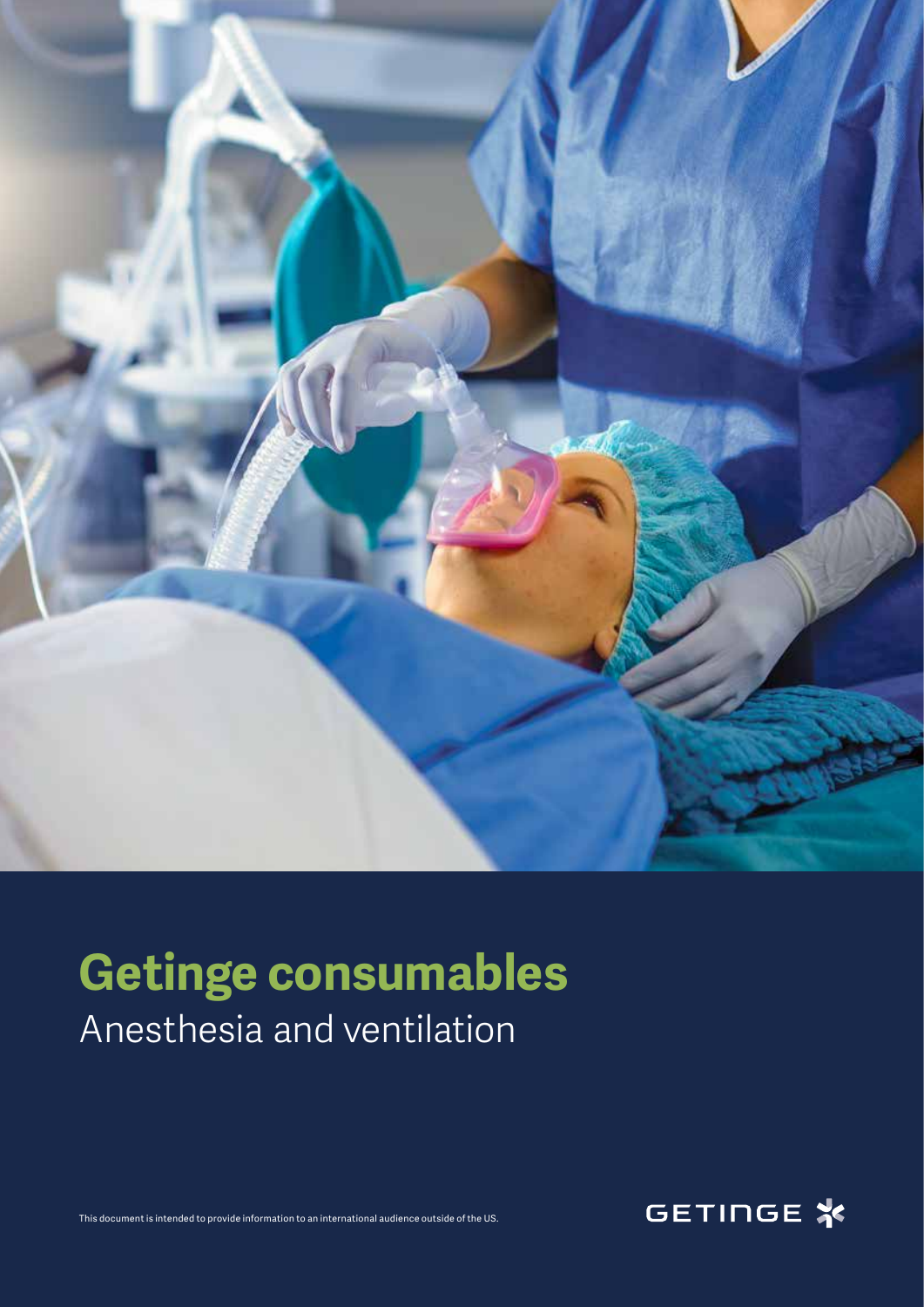# **In life, nothing is stronger than it´s weakest link**

– Taking the stress out of ownership



That is why Getinge, with a high regard for quality, offers an extensive set of smart consumables to protect your Getinge device and optimize the clinical workflow.

The genuine Getinge consumables portfolio is specially developed for the highest possible patient safety and ease of use. Our original accessories and consumables ensure the best performance and safety for your Servo ventilators and Flow-i anesthesia delivery system. We offer consumables for neonates, pediatrics and adults, and you can choose between reusable and disposable parts.

#### **Advantages choosing Getinge consumables:**

- Guarantees full capabilities and performance from Servo ventilators and Flow-i
- Fully tested and approved\*
- Top quality material and design
- Order Getinge products easily with ongoing availability through your local Getinge Group representative
- Ongoing dependable consumables supply can be assured through optional MCare services programmes
- Dedicated compatibility minimizes risk for unplanned downtime and ensures optimal performance throughout Servo ventilators or Flow-i lifecycles

\* Note: not all products listed are available in all countries. For details contact your local sales representative.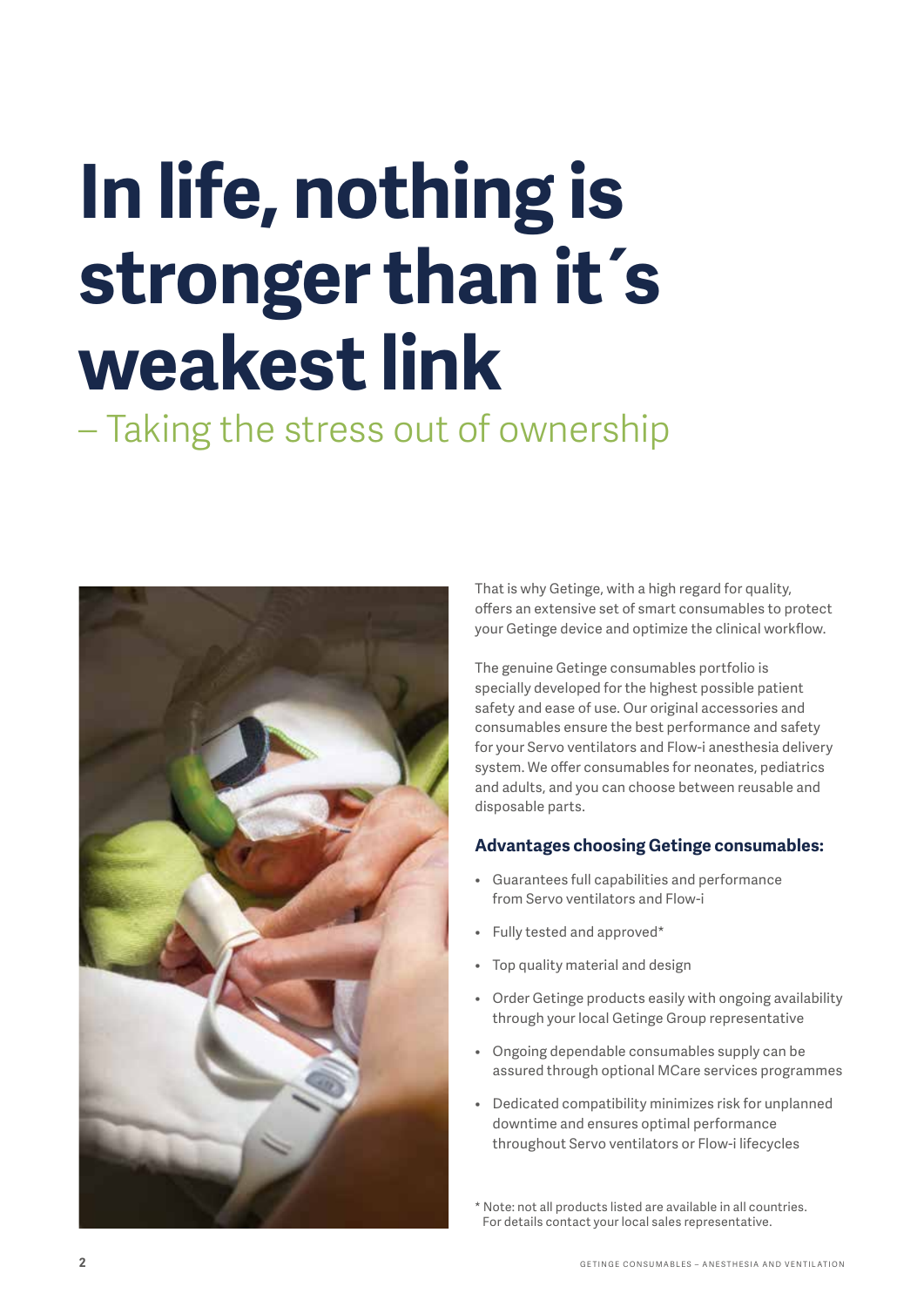

#### **Getinge consumables**

Getinge offers a full range of high quality consumables for Getinge's Servo ventilator platform and Flow-i anesthesia machines:







Interfaces **Interfaces** Humidification Monitoring and customized performance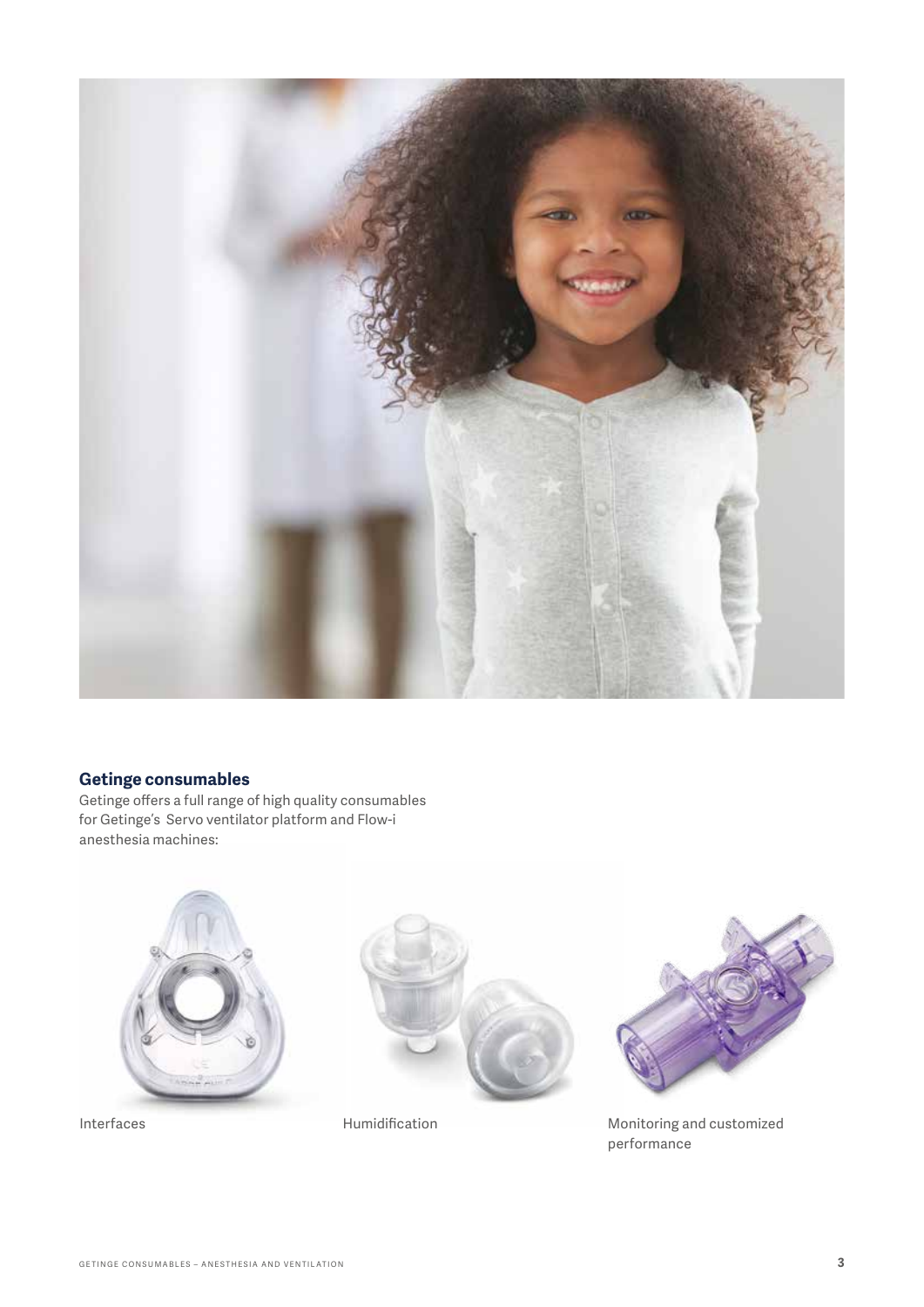## **Interfaces**

### For better patient comfort and safety



It doesn't matter how advanced the support platform is if the interface linking its capabilities to the patient is compromised. Recognizing this threat to performance and ultimately patient safety, we have designed a full range of masks, breathing systems and circuits and patient-specific interface options expressly for Servo ventilators and anesthesia machines. Each of these options is quality-engineered to ensure ongoing access to the platforms' key support features while promoting better patient comfort and safety.

#### **Masks**

- Soft, lightweight design for maximum patient comfort
- Full range of sizes in reusable and disposable
- Materials for different therapy specific applications
- Intuitive securing and release systems
- Not manufactured with PVC

#### **Breathing systems and circuits**

- Lightweight with smooth bore internal design to minimize flow resistance
- Elbow connector with integrated gas sampling port
- Available in variable materials, reusable and disposable for different patient categories from infant to adult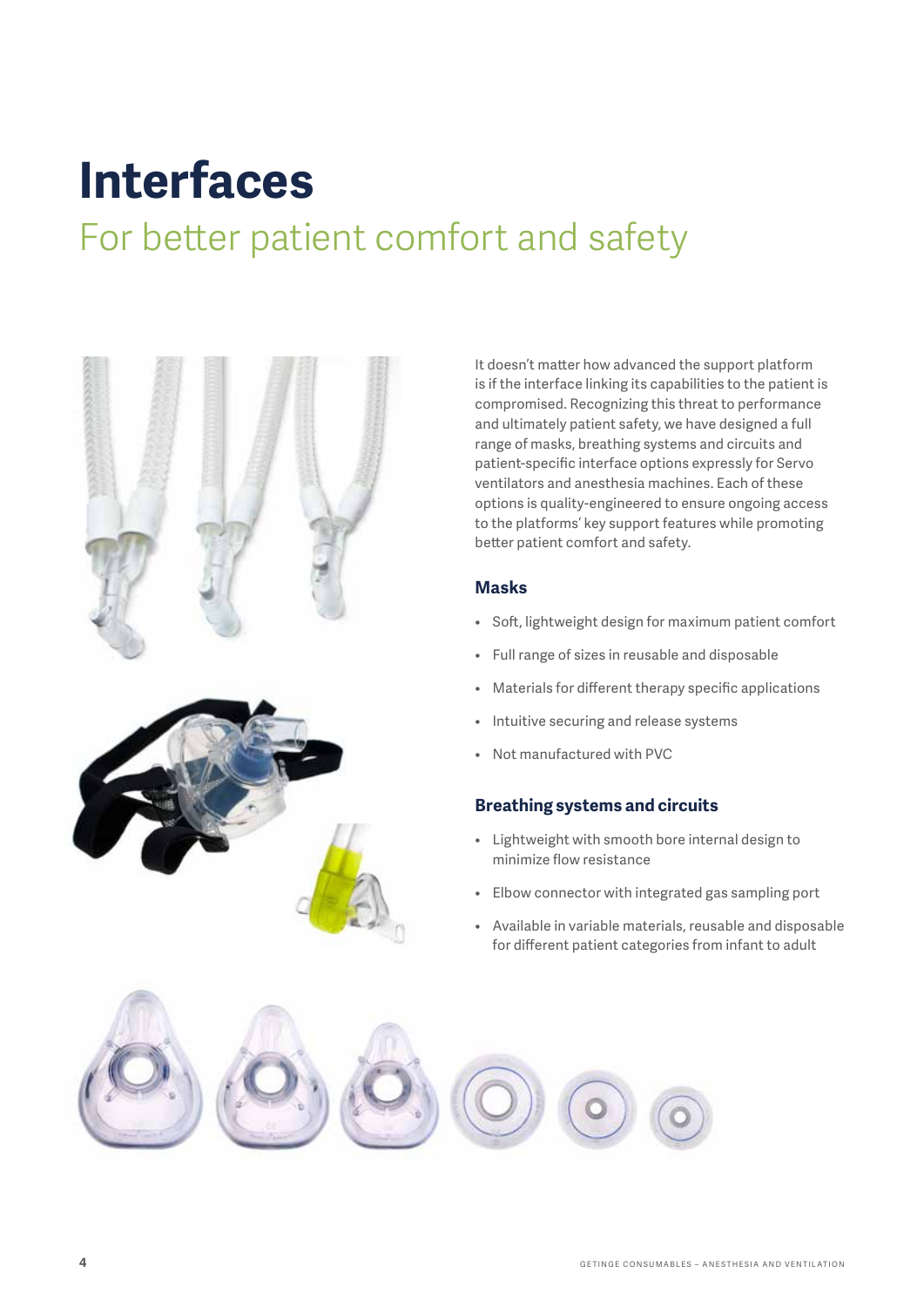# **Humidification and filters**

Safe and easy to use

#### **Humidifiers**

The ideal humidifier provides adequate levels of humidification while maintaining the patient's body temperature. It should prevent the patient from microbiological risk and feature low resistance to flow and low compressible volume, as well as be economic, safe and easy to use. We provide a range of options that meet all of these criteria.

#### **Filters**

Filtration of respiratory gases is very important due to the risk of cross contamination. It also lowers costs by making it possible to use breathing systems longer. An ideal filter provides an effective barrier to infected fluids, particularly blood and sputum, protecting patients, staff, equipment and the environment from contamination by airborne as well as liquid-borne bacteria and viruses. It minimizes airflow resistance, even when wet. This substantially reduces the work of breathing for the patient even when the filter has been used for many hours. All of these criteria and more are met by our filters.



Our Servo Duo Guard filter has a filter area that is 20 times larger than a typical standard filter.

The expiratory heater is used for heating the Servo Duo Guard filter at the expiratory limb at the breathing circuit, preventing water condensation in the filter. The filter is kept dry with a low flow resistance which is especially useful when an active humidifier is used.

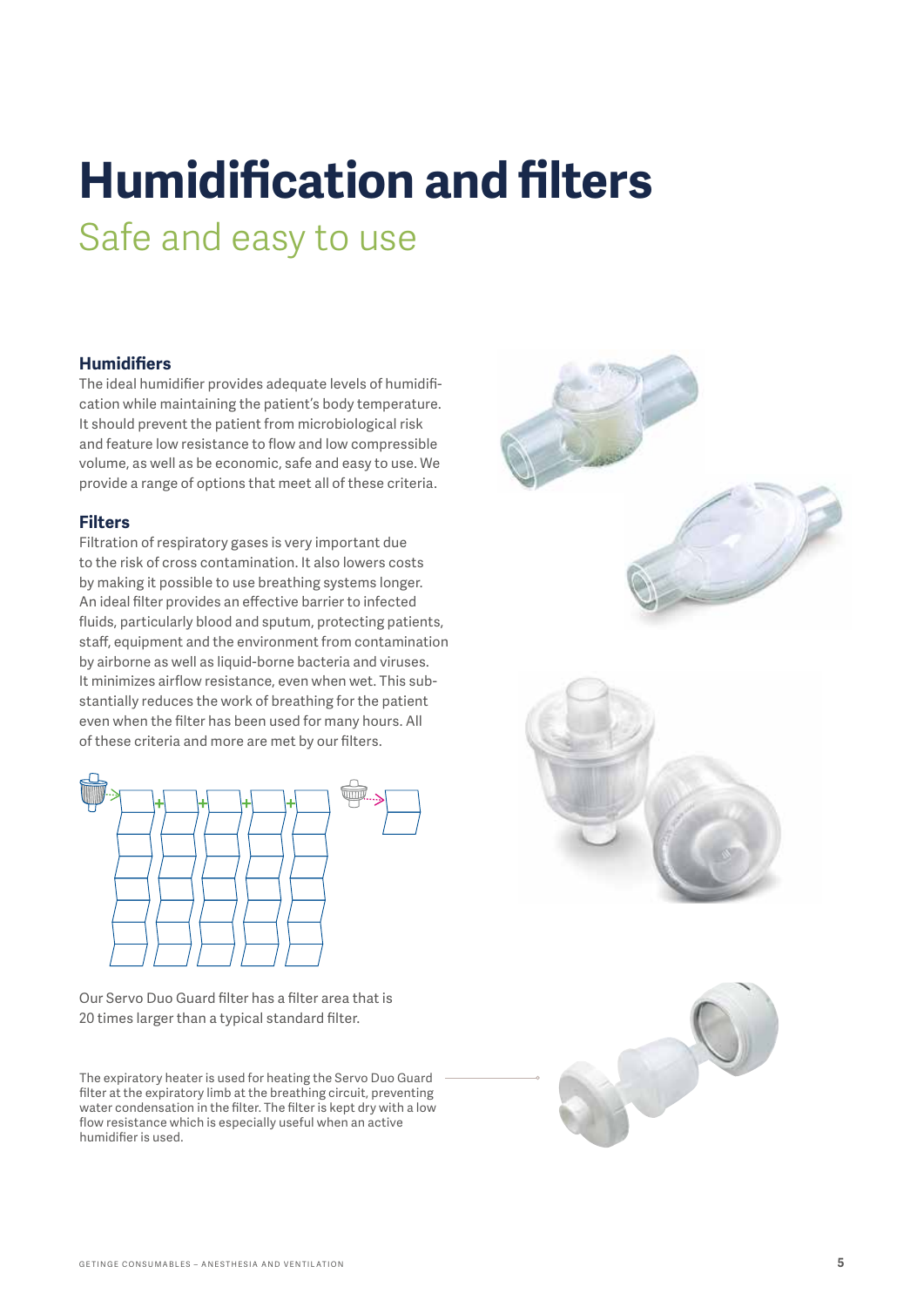## **Monitoring and customized performance**

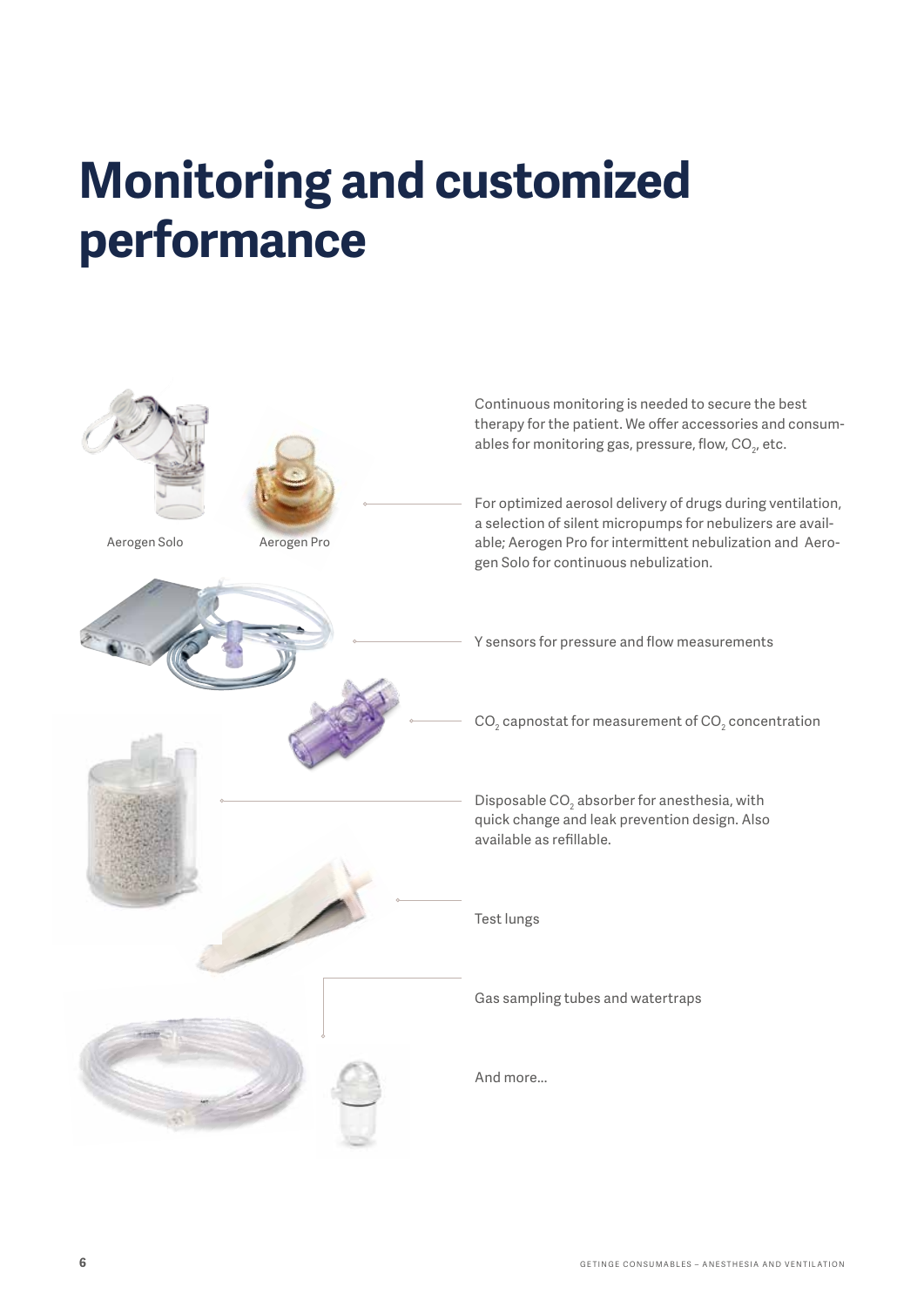## **Edi monitoring and NAVA** Personalized ventilation

The Edi catheter is a Getinge innovation that is both an integral part of the NAVA (Neurally Adjusted Ventilatory Assist) mode of ventilation and an important monitoring tool in its own right. Edi detects the electrical activity of the diaphragm, providing ongoing, instantly actionable values – either as exact response from the ventilator (in NAVA mode), or as valuable information for tailoring support manually. The Edi catheter is only available from Getinge.